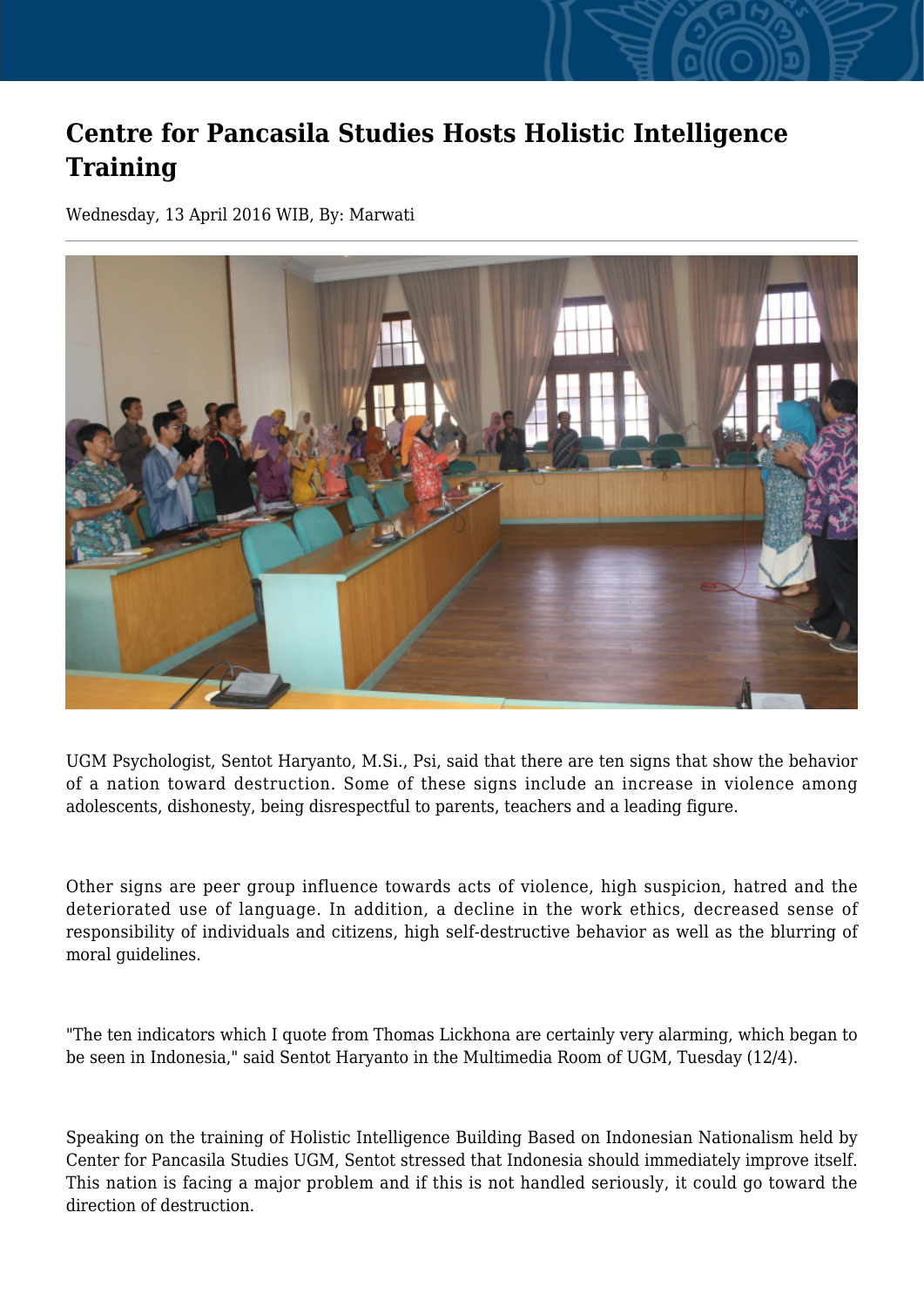The same concern was expressed by Dr. Heri Santoso, head of Center for Pancasila Studies UGM. According to the man, education nowadays has not truly developed all the potential intelligence of the students holistically. Currently, the learning process in schools tend to only prepare students to choose the best answer from the given options.

This makes the younger generation tend to be unprepared, hesitant and having difficulties to identify the fundamental problems faced by themselves, their families, and their nation.

"This training is held to change the mindset of teachers, lecturers, and students to be able to develop their intellectual, emotional, social, spiritual and kinesthetic potential to be more optimal and holistic," Heri said.

Meanwhile, Achmad Charris Zubair, Chairman of the Cultural Council of the city of Yogyakarta, said that one source of the problem that happened in Indonesia recently, based on the perspective of social and emotional intelligence, is a matter of perspective. The existence of big difference on perspective could spark conflict, while until now people are lacking of awareness to dare to understand different viewpoints, or even change the way their old viewpoints to the new one.

Charris added that teachers, lecturers, students, leaders and anyone else sometimes are faced with a dilemma. For example, a leader is required to take bold decisions for the good of people.

"Taking the decision for a leader is not a right, but an obligation and a form of responsibility. As a consequence of the mandate given to him, a leader must make a decision. If they do not dare to make decisions, they do not deserve to be a leader," said Charris Zubair.

The training for teachers, lecturers, and students in Yogyakarta and Central Java was also enlivened by Surono, one of the training facilitators who asked the participants to play, sing and do brain exercises. Meanwhile, the end of the activity was filled with reflection and contemplation that made many of the participants in tears.

## **Related News**

- [To Develop Pancasila as a Science at Higher Education](http://ugm.ac.id/www.ugm.ac.id//en/news/11503-centre-for-pancasila-studies-hosts-holistic-intelligence-training)
- [Rejuvenating National Songs among the Youth](http://ugm.ac.id/www.ugm.ac.id//en/news/14317-ugm-and-unhas-give-pancasila-sciences-training)
- [Centre for Pancasila Studies Hosts Holistic Intelligence Training](http://ugm.ac.id/www.ugm.ac.id//en/news/5560-building-nationalism-through-cadre-training)
- [UGM and UNHAS Give Pancasila Sciences Training](http://ugm.ac.id/www.ugm.ac.id//en/news/16843-to-develop-pancasila-as-a-science-at-higher-education)